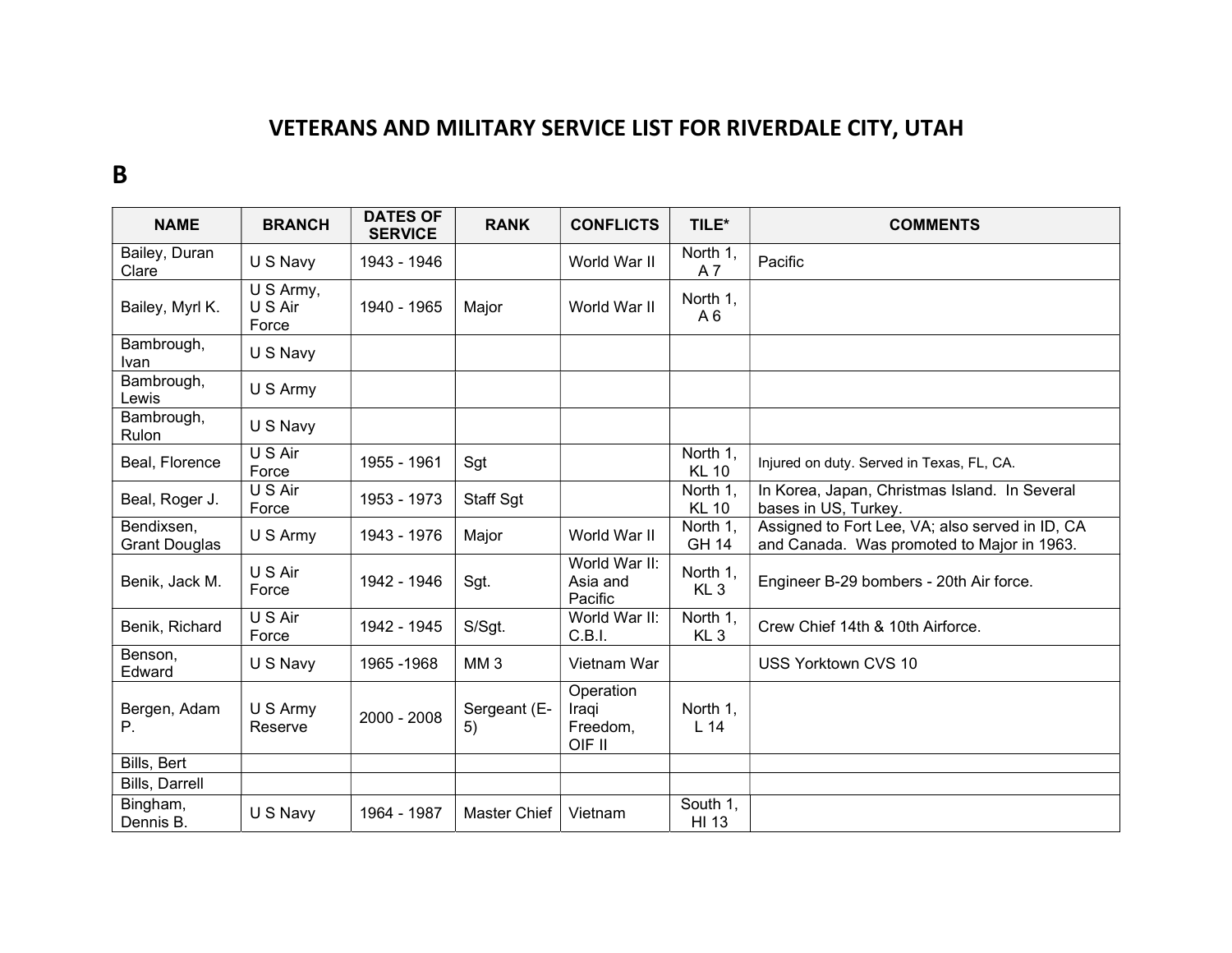| <b>NAME</b>                      | <b>BRANCH</b>    | <b>DATES OF</b><br><b>SERVICE</b> | <b>RANK</b>                                   | <b>CONFLICTS</b>                                                                                                              | TILE*                       | <b>COMMENTS</b>                                                                                                                                                                                                                                              |
|----------------------------------|------------------|-----------------------------------|-----------------------------------------------|-------------------------------------------------------------------------------------------------------------------------------|-----------------------------|--------------------------------------------------------------------------------------------------------------------------------------------------------------------------------------------------------------------------------------------------------------|
| Bingham, David                   |                  |                                   |                                               |                                                                                                                               |                             |                                                                                                                                                                                                                                                              |
| Bingham,<br>Donald               |                  |                                   |                                               |                                                                                                                               |                             |                                                                                                                                                                                                                                                              |
| Bingham,<br><b>Golden Andrew</b> | U S Navy         | 1944 - 1946                       | Torpedoman<br>3rd Class                       | World War II                                                                                                                  | South 1,<br>$IJ$ 10         | Tested and repaired guidance system in torpedo's.<br>Served at the U S Navy shipyard in Pearl Harbor.<br>A machinist by trade. Received several deferments<br>from Hill Field due to his vital work on war planes.                                           |
| Bingham, Norris                  |                  |                                   |                                               |                                                                                                                               |                             |                                                                                                                                                                                                                                                              |
| Boatright, Gary                  | U S Air<br>Force | 1967 - 1971                       | Master<br>Sergeant                            |                                                                                                                               |                             | Served in the reserves for 7 years from 1973 -<br>1980 after leaving active duty.                                                                                                                                                                            |
| Boekwig,<br>Joseph U.            | U S Army         |                                   |                                               | World War II                                                                                                                  | North 1,<br>BC <sub>6</sub> |                                                                                                                                                                                                                                                              |
| Boisvert,<br>Ronald A.           | U S Air<br>Force | 1988 - 2008                       | MSgt.                                         | Desert Fox,<br><b>Northern</b><br>Watch,<br>Southern<br>Watch,<br>Provide<br>Comfort I-III,<br>Operation<br>Iraqi<br>Freedom. |                             |                                                                                                                                                                                                                                                              |
| Boots, Terry L.                  | U S Army         | 1971 - 1972                       |                                               |                                                                                                                               | South 1.<br>K 13            | Medical / Dental Attachment.                                                                                                                                                                                                                                 |
| Boucher,<br>Richard R.           | U S Air<br>Force | 1969 - 1994                       |                                               | Vietnam and<br><b>Desert Storm</b>                                                                                            |                             | Stationed in Thailand from 1972-1975 and Jeddah<br>Saudi Arabia in 1991 during Desert Storm.                                                                                                                                                                 |
| Bourne,<br>Dwayne E.             | U S Army         | 1946 - 1948                       |                                               | Korea                                                                                                                         |                             |                                                                                                                                                                                                                                                              |
| Bradley,<br>Michael R.           | U S Army         | 1969 - 1989                       | Medical<br>Specialist<br>4th Class,<br>Spec-4 | Vietnam                                                                                                                       | South 1,<br><b>KL 14</b>    | U S Army, Army Reserve, and Utah National<br>Guard. Served as Medic at Ft. Wainwright, Alaska.<br>Medivact flights from Vietnam thru Japan, Alaska<br>to U.S. Cities. Army Reserve at Ft. Crason, Co.<br>Utah National Guard at Ogden, UT and Dugway,<br>UT. |
| Bradshaw, Dale<br>L.             | U S Navy         | 1963 - 1967                       |                                               | Vietnam                                                                                                                       |                             | Stationed in Cicly, Italy as coast watcher during the<br>Vietnam war.                                                                                                                                                                                        |